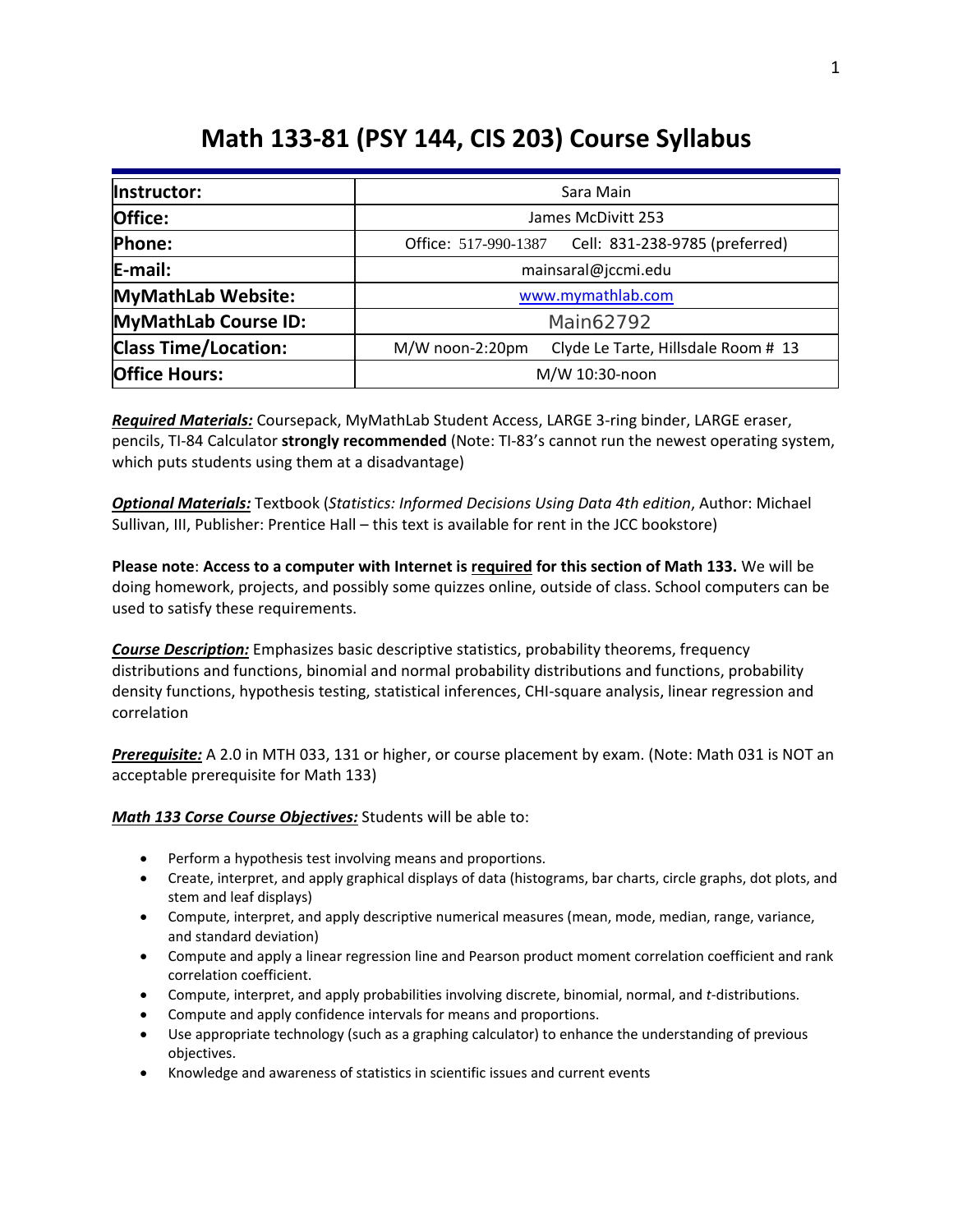*Math 133 Associate Degree Outcomes***:** All courses at Jackson Community College address one or more of the institutionally defined Associate Degree Outcomes (ADOs). Math 133 contributes to the following outcomes.

### **ADO 3: Proficient** - **Demonstrate computational skills and mathematical reasoning**

- Demonstrate an understanding of descriptive statistics (mean, mode, median, quartiles, range, variance, standard deviation, IQR).
- Demonstrate an understanding of probabilities discrete, binomial, normal, Student's- T, classical, and empirical.
- Demonstrates an understanding of confidence intervals.
- Demonstrate an understanding of statistical displays (histograms, bar charts, pie charts, boxplots, stemand-leaf plots)
- Demonstrates an understanding of the language of statistics in real-life contexts Type I or II errors, confidence intervals, transforming claims into statistical hypotheses.
- Demonstrate an understanding of the Least Squares Linear Regression line and Pearson Product Moment Correlation coefficient.
- Demonstrate an understanding of statistically testing hypotheses.
- Acquires and applies a broad range of statistical skills and concepts as well as technology to facilitate efforts to visualize, interpret, and solve statistical problems.
- Uses graphic calculator and/or computer statistical systems to support mathematical reasoning and problem solving.
- Understands the role of statistics in interpreting the world bias, misleading graphs, correlation/causation, statistical error, central limit theorem.

## **ADO 7 – Proficient - Critical Thinking**

- Demonstrates an understanding of bias, correlation/causation, evidence supporting arguments.
- Understands multiple factors affecting assumptions and conclusions in hypothesis testing Articulates and defends conclusions in hypothesis testing.
- Uses expanded vocabulary in hypothesis testing.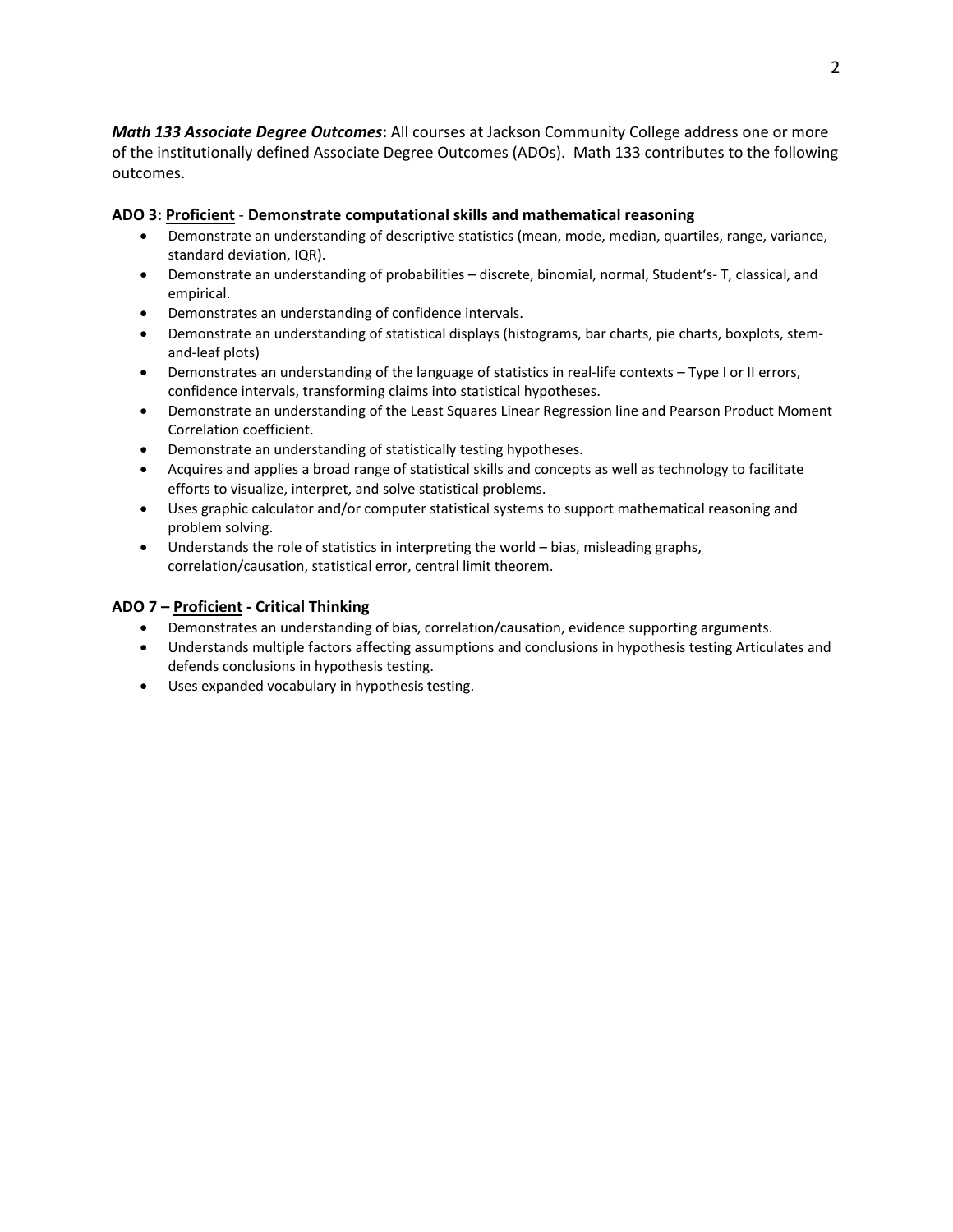# *Course Requirements:*

*Grading Information:* A 2.0 or "C" is a passing grade. Only courses with passing grades count toward graduation. Other colleges transfer in only courses with passing grades. Many financial aid sources, including most employers, require passing grades. Additionally, earning less than a 2.0 in a class results in being unable to participate

in the next level of courses in a discipline which requires this course as a pre-requisite. Registering for the next course sequence without passing the pre-requisite course may result in you being dropped from that class.

| <b>Grading Scale:</b> |     |  |
|-----------------------|-----|--|
| 90 -100%              | 4.0 |  |
| 85 - 89%              | 3.5 |  |
| $80 - 84%$            | 3.0 |  |
| 75 - 79%              | 2.5 |  |
| 70 - 75%              | 2.0 |  |
| 65 - 69%              | 1.5 |  |
| 60 - 64%              | 1.0 |  |
| $50 - 59%$            | 0.5 |  |
|                       |     |  |
| 0 - 49%               | 0.0 |  |

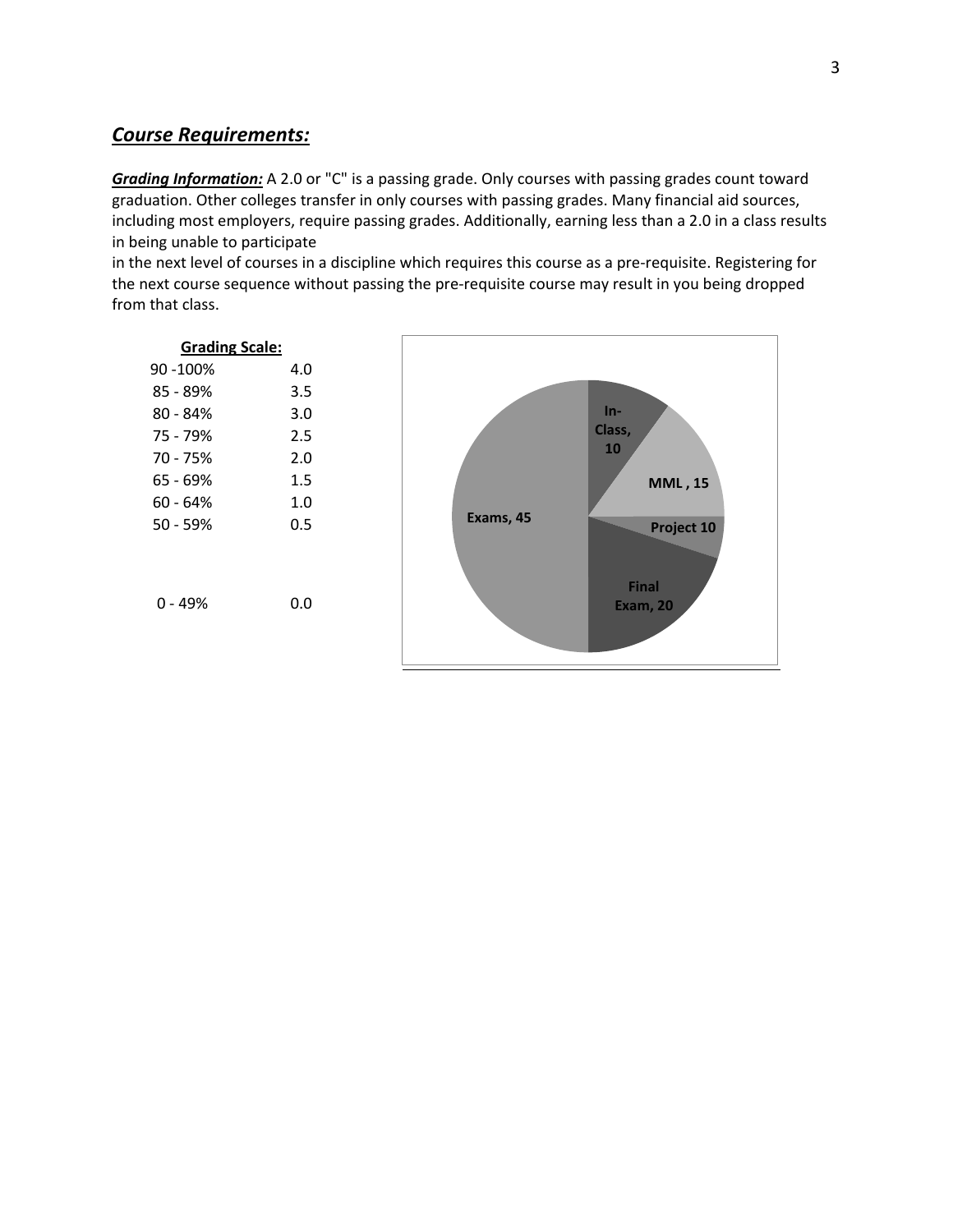#### *Online Homework:*

- These assignments must be done outside of class time on a computer with internet access at MyMathLab (reachable through [http://www.mymathlab.com\)](http://www.mymathlab.com/).
- There is a homework assignment for each section in the course.
- Homework will be due every week, as announced in class, usually every Tuesday. You can also check MyMathLab for particular due dates.
- You have an unlimited number of tries to do the homework before you submit it (up until the due date). Thus, all of your homework should receive full credit, if you keep trying until you get a perfect score.
- **Late** homework will be accepted at a 5% penalty per day over the due date for any questions not already complete, that will be applied in MML.
- There are videos available on<http://www.youtube.com/user/tuckeyalanaj> to help you navigate completing homework assignments, using the help features, and more.

*In-Class Work, Quizzes, etc.:* There will be frequent in-class assignments (turned in for credit). These may be individual or group assignments, closed or open notes at the instructor's discretion. There may also be additional quizzes for students to take outside of class in the testing center. Students that are absent may **not** make up the missed in-class assignments for any reason. If a student is absent it is there sole responsibility to find out if any worksheets have been assigned due the next class period. Late assignments will not be accepted, however, your 3 lowest scores will be dropped.

*Projects:* There are two mandatory projects in the course. These are done entirely outside of class and will require the use of a computer, the internet, YouTube, and Excel. You can use school computers to complete the project, if necessary.

*Exams:* Due to the nature of the course, every exam will have questions that relate to previous exams. The final exam is cumulative for the whole course. Exams **may not be made up**, however, under extreme, well-documented circumstances (final determination is made by the instructor – **contact me immediately!!**) Make-up tests must be taken before the exam is passed out to the class (i.e. the next class period) or a zero will be given for that exam. You will be allowed a page (8.5 by 11, front and back) of notes for each exam of your own creation. All previous note sheets may be used on the final exam. There will also be instructor-given tables and info sheets on certain exams.

*Extra Credit Policy:* There will be no opportunities for extra credit. Your grade is based on your performance in class, not on extras.

*Absence Policy:* Students are expected to attend all class meetings, arriving on time, and staying until the end. We do a variety of in-class activities involving other students and group participation and therefore cannot be made up outside of class for any reason. If absence is unavoidable the **student is responsible** for obtaining the missed lecture notes from another student (or by watching the online YouTube lecture videos). Please remember that office hours are not a replacement for class time.

*Important Dates:* Be sure to check out the JCC Academic Calendar for Project Success Day, Holidays with no classes, last day to withdraw, etc. at [http://www.jccmi.edu/academics/academic\\_calendar.htm](http://www.jccmi.edu/academics/academic_calendar.htm)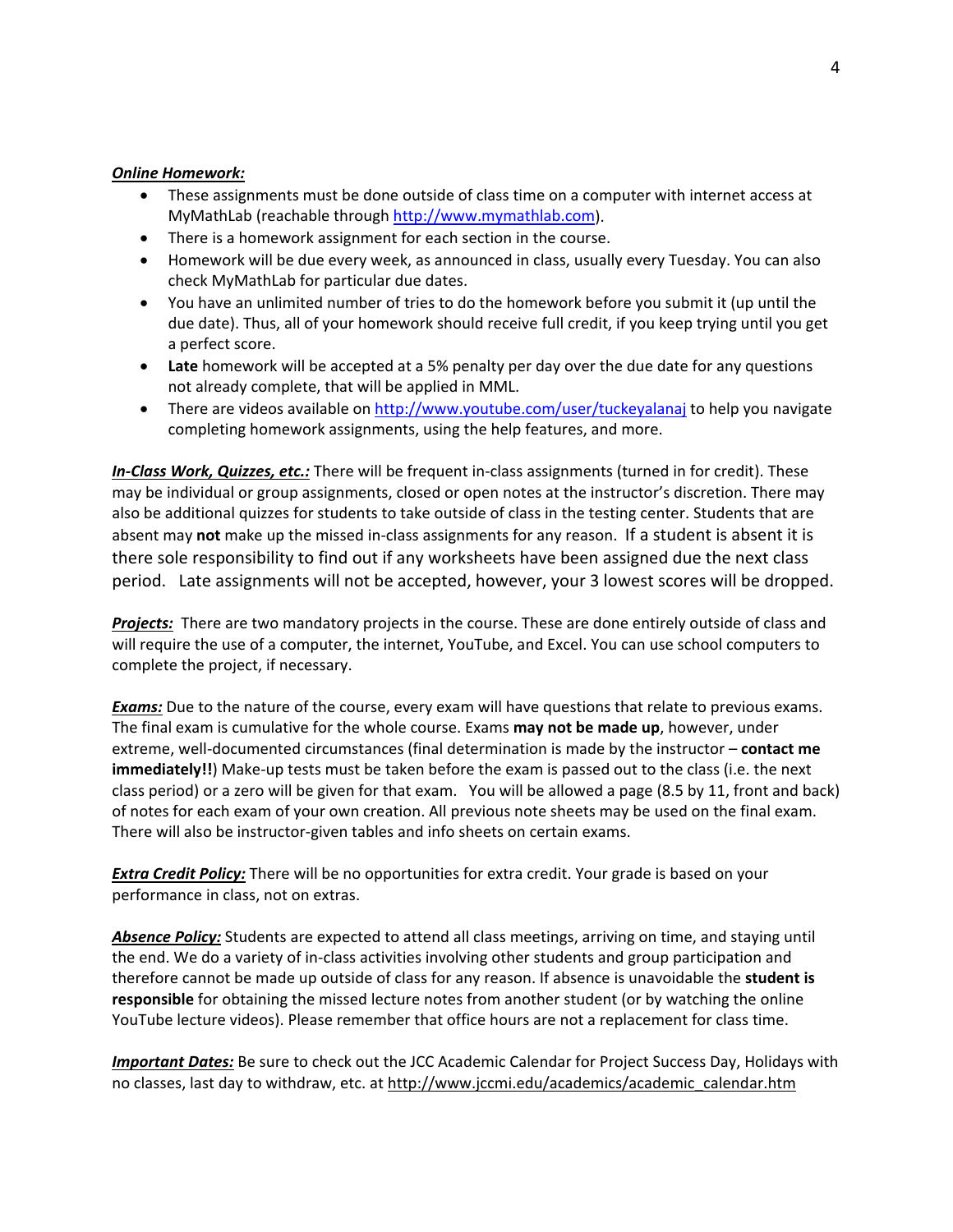**Incompletes Policy:** (Excerpt from JCC Policy) "A student may request an incomplete from the instructor. The incomplete will be granted only if the student can provide documentation that his or her work up to that point is sufficient in quality, but lacking in quantity, due to circumstances beyond the student's control. Furthermore, a written plan for making up the missing work within one semester must be completed by the student. Final determination of whether an incomplete will be given is the instructor's decision."

*Intermediate Grading:* To comply with college policy and federal regulations you will receive three intermediate grades during the semester. The grades assigned are letters with the following meanings:

- **V:** Verifies that you are participating and your work so far has been acceptable
- **H:** Means that you are participating, but your work shows that you may require Help in order to complete the class successfully. If you receive an H grade, you will be contacted by the Center for Student Success (located in Potter Center) and offered tutoring services.
- **Q:** Means that you have quit participating in the course. If you receive a Q grade, you will automatically be withdrawn from the course. A Q grade is normally assigned if you have not submitted work (classwork, exams, participation, etc.) for two weeks and have not contacted your instructor regarding your absences.

### *Academic Honesty Policy:* **You are** *encouraged* **to talk to each other, but all your work must be your**

**own.** In other words, "group-work" is a great way to learn material, but anything you submit for a grade must be done by you - reflecting your own thought processes, not that of someone else. If I suspect you of academic dishonesty, I will follow JCC's Academic Honesty Policy and take appropriate action up to and including assigning a **failing grade** for the paper, project, report, exam, or the course itself (whichever I deem necessary). The policy can be seen

here:<http://www.jccmi.edu/policies/Academics/Policies/1004.pdf>

# *Classroom Behavior Policy: "We know what a person thinks not when he tells us what he thinks, but by his actions." -* **Issac B. Singer**

**1. Be Responsible**: for your work, for your learning, for your behavior in class, etc.

The online homework and take-home quizzes in particular are going to require great levels responsibility on your part. You will need to stay on top of your schedule and your life to make sure that all coursework is done in a timely fashion.

**2. Be Respectful:** of other students, of the instructor, of the material, of yourself...

**Turn OFF your cell phones**, no chewing tobacco, come on time, stay the full time, be prepared to answer questions and work together.